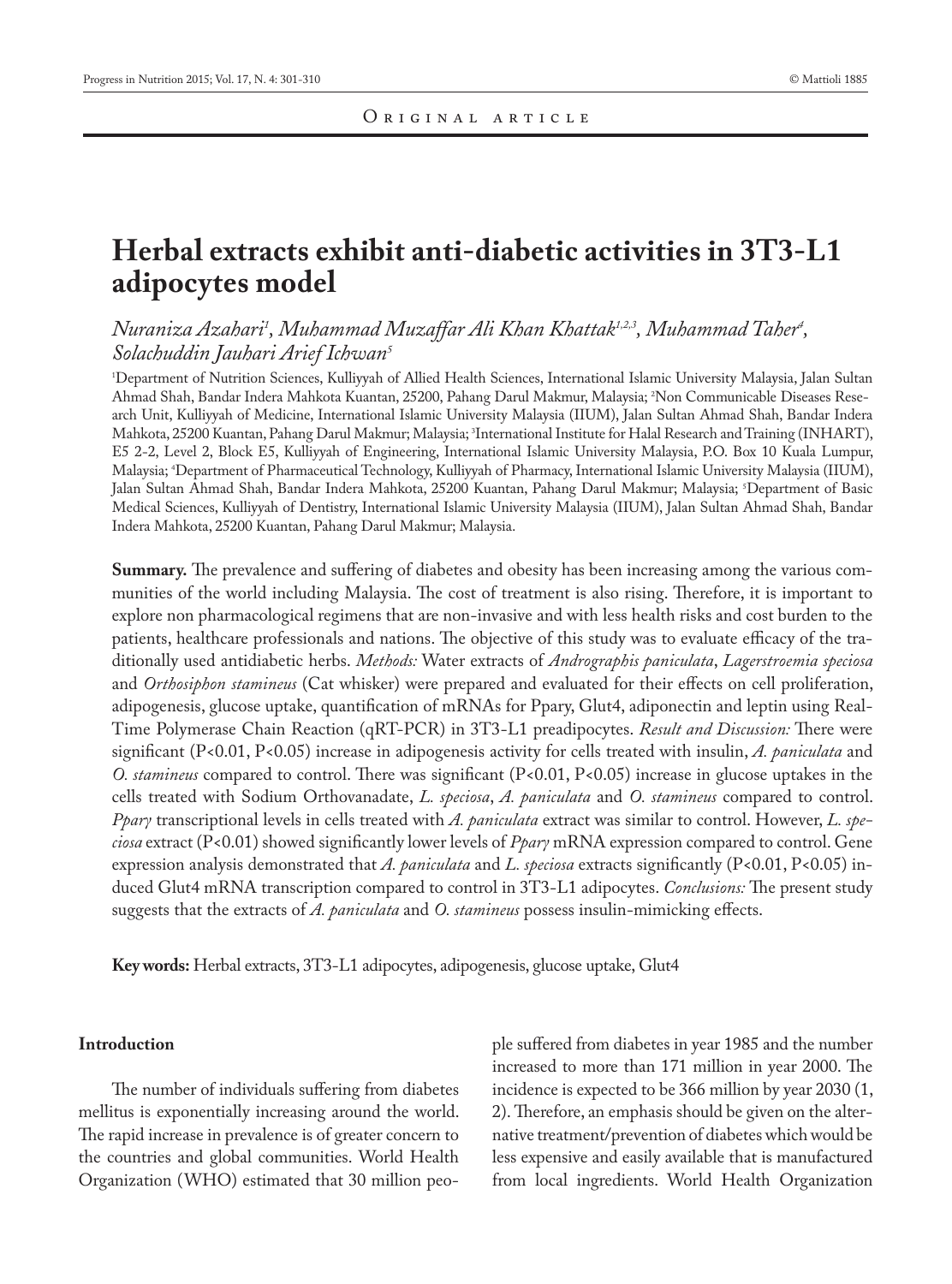Expert Committee on diabetes has recommended that traditional herbs and plants be further investigated (3). Modern drugs usually give greater and quicker effects than medicinal plants but pose a higher degree of side effects whereas plants sources are considered as natural with no adverse effects (4, 5). Plants sources have the ability to delay the complications of diabetes (6) and the efficacy of more than 1200 plants sources have been documented in ethno-pharmacological survey reports (7, 8). Most of these plants have been evaluated using animal models in order to confirm their hypoglycemic effect (9, 10) as well as in human and some of these plants have also been studied for their bioactive compounds (11-13). Therefore, this project was designed to study the effects of herbs namely *Andrographis paniculata* (Hempedu bumi), *Lagerstroemia speciosa* (Banaba/ bungur) and *Orthosiphon stamineus* (Cat whisker) for the efficacy of diabetes in *in vitro* model based on their traditional uses in Malaysians.

#### **Materials and Methods**

Dried herbs namely *Andrographis paniculata*, *Lagerstroemia speciosa* and *Orthosiphon stamineus* were purchased from a local supplier in Kuantan, Pahang, Malaysia. The cell line namely 3T3-L1 preadipocyte (derived from mouse embryonic fibroblast) were purchased from American Type Culture Collection (ATCC) 10801, University Boulevard, Manassas, VA 20110 USA. Dried powdered herbs materials were extracted using distilled water and stirred using incubator shaker for two days at 1000 rpm and 60°C. This procedure was repeated for three times using the same materials. The extracts were then combined and filtered through Whatman filter paper. The extracts were placed in a freezer at 4°C overnight followed by freeze drying for 1 week or until dried to yield crude extracts. The crude extracts were weighed and stored at -80°C for further analysis.

Cell viability was assessed by using 3-(4, 5-dimethylthiazol-2-yl)-2, 5-diphenyltetrazolium bromide (MTT) assay as described previously with slight modification by (14). The 3T3-L1 adipocytes were treated with a concentration of 100 μg/ml of samples. Herbal extract treated cells were incubated for a day at  $37^{\circ}$ C in humidified 5% CO<sub>2</sub> atmosphere. The adherent cells were washed two times with Phosphate buffered saline (PBS). Then, 20 μl of MTT stock solution (5 mg/ml) was added to each well and the plates were further incubated for 4 hours at 37 °C. Then, 100 μl of DMSO was added to each well. Cells were left for one hour and the absorbance was measured at a wavelength of 570 nm and reference wavelength 630 nm with a micro plate reader (Dynatech MR5000).

Measurement of adipogenesis and lipid droplets were performed by cultured and maintained 3T3-L1 cells as previously described by Taher, (Ref.15). Cells were seeded and differentiated at 3 x 10<sup>4</sup> in 96-well plate containing 0.1 ml (100 µl) medium until reached confluence. Induction of differentiation was performed at day-2 post confluence. After three days the induction, the cells were treated with insulin alone for another two days. Then, after 5 days of induction, the medium was replaced in every 48 hours until day-10. The visible accumulation of lipid droplets was monitored with microscope. On the day 11 after the induction, the medium was replaced with the extracts concentration of 0.25 mg/ml. At day 13, the medium was replaced with 75 µl of lipid droplets assay fixative in each well and incubated for 15 minutes. After that, the wells were washed with 100 µl of wash solution twice for five minutes and allowed to dry completely. Then, 75 µl of Oil Red *O* working solution was added to all wells and incubated for another 20 minutes. After that, all Oil Red *O* solution was removed and the cells were washed with distilled water. This was followed by washing the wells with 100 µl of washing solution twice for 5 minutes. At this point, microscopic images were taken to visualize pink to red oil droplets stained in the differentiated cells. Lastly, 100 µl of dye extraction solution was added and the cells were gently mixed for 15-30 minutes and the absorbance was measured at 490-520 nm using ultraviolet spectrophotometer.

Glucose uptake activity was analyzed by measuring the uptake of radiolabelled glucose. This was performed based upon previously described methods with modification by Roffey et al. (16). Differentiated cells were washed twice with serum-free DMEM and incubated in 1 ml/well serum-free DMEM for 3 hours at 37°C. Then, washed three times with Krebs-Ringer HEPES (KRPH) buffer (118 mM NaCl, 5 mM KCl,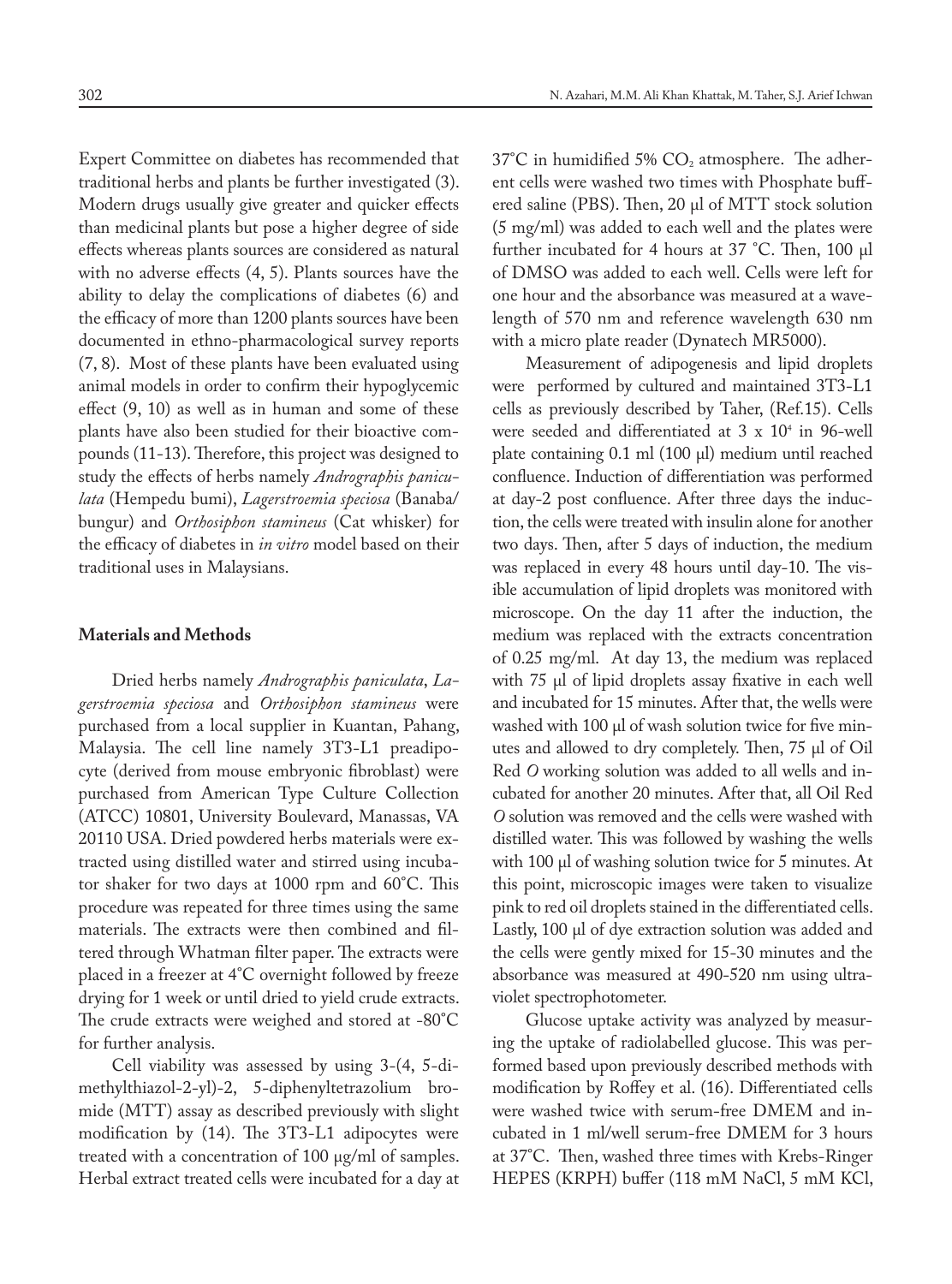$1.3 \text{ mM CaCl}_2$ ,  $1.2 \text{ mM MgSO}_4$ ,  $1.2 \text{ mM KH}_2$ PO<sub>4</sub> and 30 mM HEPES, pH 7.4) and incubated with 1 ml/ well of KRPH buffer for 30 minutes at 37 °C. Plant extracts, metformin and sodium orthovanadate were added 30 minutes prior to addition of 2-deoxy-D-[1, 2-3H]-glucose. For the measurement, 2-deoxyglucose (0.001 mM) was used together with the radiolabeled tracer, 2-deoxy-D-[1,2-3H]-glucose (0.037 MBq) to give a concentration of 0.2 mM (0.5 mCi/mmol) yielding an activity of 0.1 μCi/ml. After 60 minutes at 37°C, glucose uptake was terminated by washing the cells three times with 3 ml/well of ice-cold phosphatebuffered saline (pH 7.4). Cells were then washed and lysed with 0.7 ml of 1% Triton X-100 for 40 minutes at 37°C. Samples from each lysate were counted using liquid scintillation counter (Packard Tricarb 2700 TR/SL liquid scintillation analyzer, Packard Instrument Co.).

The total RNA was extracted from the earlier treated 3T3-L1 adipocytes with the plant extracts using Trizol® reagent kit. The quantity and quality of RNA in this study was measured by using the NanoDrop UV-VIS spectrophotometer. The amount of each RNA samples used in this procedure was initially standardized. Reverse-transcription PCR was conducted using QuantiTect® Reverse Transcription (Qiagen) kit according to the manufacturer's instruction. Quantitative real-time PCR reaction was performed by using Quantitect PCR SYBR® Kit (Qiagen) according to manufacturer's instructions. Quantitative real-time PCR was performed using Corbett real-time PCR Thermocycler. To confirm the amplification of specific transcripts, melting curve profiles were produced at the end of each PCR. The relative expression level of the *Glut4* and *Pparγ* mRNA was normalized by the amount of  $β$ -actin, a housekeeping gene.

The collected data was compiled and statistically analysed using SPSS (Version 15.0). One-way analysis of variance (ANOVA) was used wherever appropriate. The data was considered statistically different at 95% confidence interval.

#### **Result and Discussion**

The extract product yield for *Andrographis paniculata*, *Lagerstroemia speciosa* and *Orthosiphon stamineus* was 6.4, 4.9 and 5.4 percent of dried powder. Most of the chemically synthesized drugs are based on plant extracts, for example, the traditional use of the Goat's rue (*Galega officinalis*) which led to the development of the oral hypoglycemic drug metformin, a biguanide for type 2 diabetes mellitus (17 and 18). The method used for extraction in the traditional medicine is based on decoction. The extracts are believed to contain numerous different compounds with broad range of polarity that makes it suitable for screening purposes. Water extraction provides several advantages such as inexpensive, easy to prepare and requires no special expertise in preparing the extract. However, the disadvantage is that all therapeutically useful constituents may not be extracted (19). Therefore, it is utmost important to extract herbs with water in order to justify the use of plants/herbs in a traditional way. This procedure actually mimics the preparation of hot tea where the leaves of tea are left for a certain period of time in hot water in order to extract their polar constituents. In the present study, it was observed that the effective concentration of extracts was 0.25 mg/ml (Fig. 1). However, when the highest concentrations up to 1.0 mg/ml were used in the cell culture, the number of live cells decreased. The concentration of 0.25 mg/ ml extracts resulted in the maximum cell growth with a 90% of survival rate. The MTT calorimetric assay is an established method of determining viable cell number in proliferation and cytotoxicity studies. The assay detects living, but not dead cells and the signal generated is dependent on the degree of activation of the cells. This method can therefore be used to measure cytotoxicity, proliferation or activation of the cells. The main advantages of the colorimetric assay are its rapidity and precision, convenient and the lack of any radioisotope (14, 20). The adipocytes viability with increasing concentrations of the extracts reduces the cell viability (21). Therefore, in this study, a concentration of 0.25mg/ml was chosen in order to avoid toxic effect to the adipocytes and to maximum cell growth of approximately.

Replacing insulin with extracts exhibited an activity by promoting cell differentiation which was indicated by accumulation of the lipid droplets. There was significant increase in adipogenesis activity for cells treated with insulin (p<0.01), *A. paniculata* (p<0.05)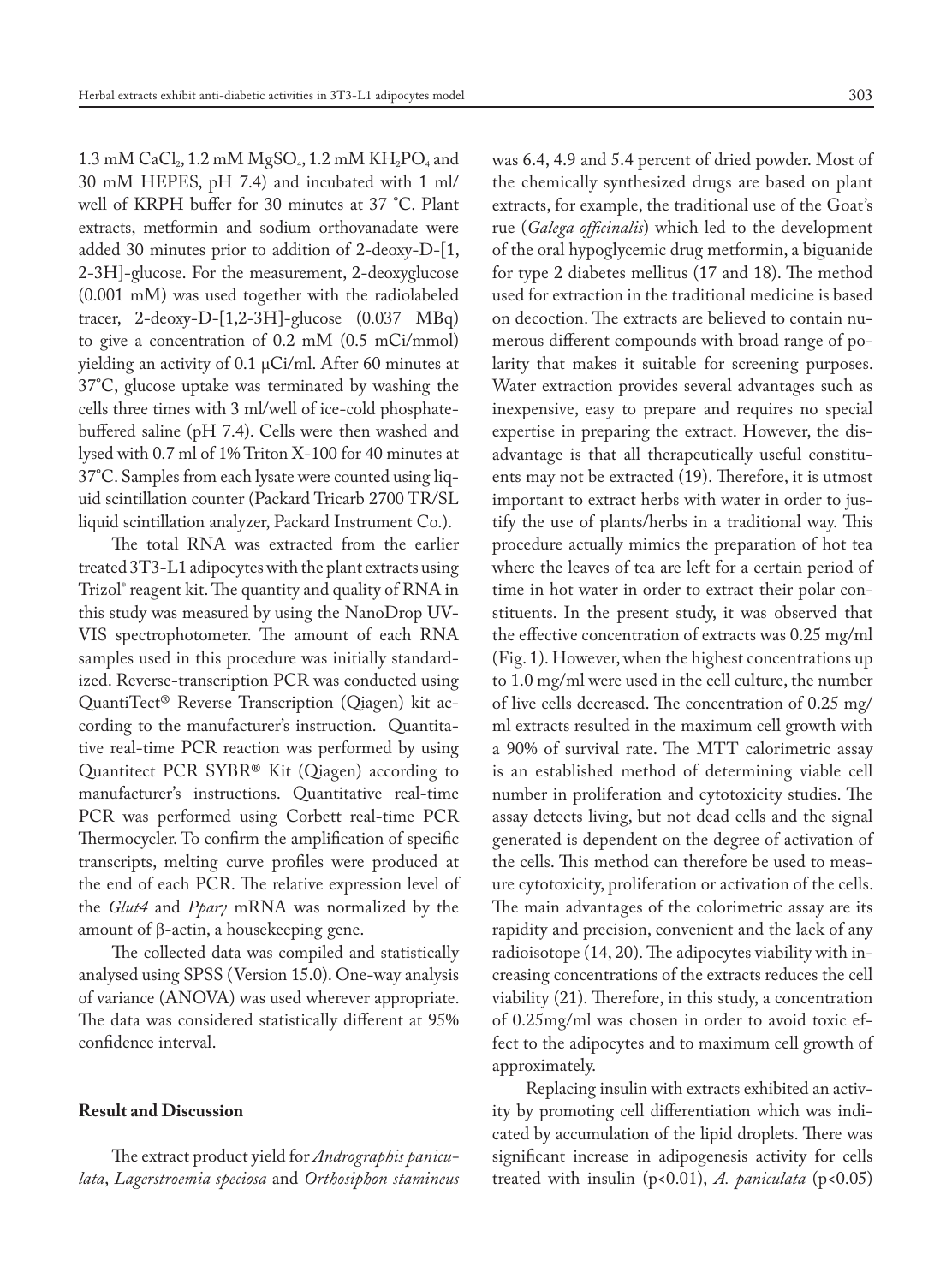and *O. stamineus* (p<0.01) extracts compared to the control. The insulin caused highest lipid droplets formation followed by *O. stamineus, A. Paniculata* (Fig. 2).

After day 11, preadipocytes differentiation was terminated and stained with Oil Red *O and* the lipid droplets were observed in the induced cells. The stagewise performance of the adipocytes for the lipid droplets formation is indicated in the Figg. 3 and 4.

When the cells were incubated in a medium containing 2-deoxy-D-[1, 2-3 H]-glucose in combination with 2-deoxyglucose, there were significant (P<0.01, P<0.5) increase in glucose uptake in cells treated with Sodium Orthovanadate*, L. speciosa*, *A. paniculata* and *O. stamineus as* compared to control (Fig. 5).

The RNA was extracted from 3T3-L1 adipocytes treated with extracts (0.25 mg/ml) by using Trizol. The ratio of absorbance 260/280 nm and 260/230 nm indicates the quality and purity of RNAs. A ratio greater than 1.8 indicates better quality of RNA as described by Manchester, (22). Results showed that the quality of RNA collected was within the acceptable range in 3T3-L1 adipocytes (Table 1). Average yield was measured by means of two independent concentrations.

Gene expression analysis showed that the levels of *Pparγ* mRNA were significantly (p<0.01) higher in the cells treated with insulin compared to control in 3T3-L1 adipocytes. *Pparγ* transcriptional levels in cells treated with *A. paniculata* extract was similar to control. Conversely, *L. speciosa* extract caused significantly (P<0.01) lower level of *Pparγ* mRNA expression compared to control (Fig. 6). In the undifferentiated adipocytes *Pparγ* and *Glut4* mRNA were barely expressed (Figg. 6, 7). Gene expression analysis showed no effect in the expression of adiponectin and leptin mRNA in cells with insulin, *L. Speciosa* and *A. paniculata* extracts compared to control in 3T3-L1 adipocytes. (Figg. 8, 9).

The observed effect of the extracts on adipogenesis and glucose uptakes in the adipocytes is clinically important for glucose homeostasis and energy storage (see summary of the effects Table 2. Thus, it might lead to more effective strategies for the treatment of diabetes and metabolic disease (23). The 3T3-L1 preadipocytes undergo differentiation process known as adipogenesis which is the conversion of preadipocytes to mature adipocytes to perform highly specialized function.



**Figure 1.** Effect of extracts on the adipose cells (3T3-L1 adipocytes) viability at a concentration range of 0.031–1.00 mg/ ml assessed by using 3-(4, 5-dimethylthiazol-2-yl)-2, 5-diphenyltetrazolium bromide (MTT) assay.



**Figure 2.** The effect of herbs extracts on the adipogenesis in 3T3-L1 adipocytes. Data are means ± S.D. of three observations.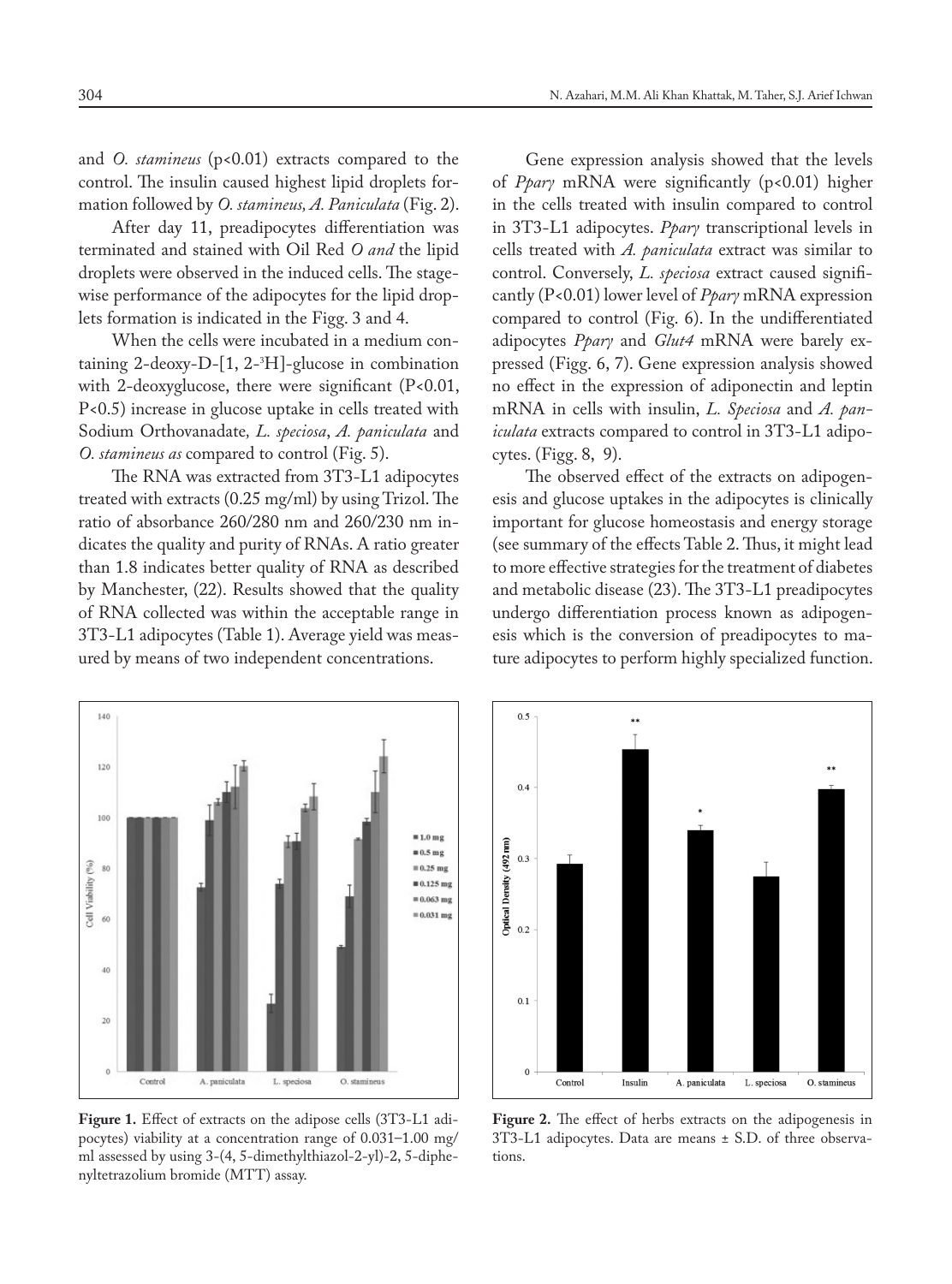

**Figure 3.** The lipid droplets accumulation in the fully differentiated preadipocytes (A) without Oil Red O staining at magnification 20X and (B) at magnification 40X. (C) Positive control (insulin), (D) Negative control (without treatment).



**Figure 4.** The lipid droplets accumulation in the fully differentiated preadipocytes treated with extracts after Oil Red O staining at magnification 20X. The red areas show the lipid droplets formation in the adipocytes.

Conversion to adipocytes can happen spontaneously but the process is enhanced by the addition of combination of dexamethasone, isobutylmethylxanthine (IBMX) and insulin (24). Within 3 days exposure to inducers, the cells undergo mitotic clonal expansion or two rounds of mitosis which are required for differentiation (25). The adipocytes adopt a rounded phenotype and within 5 - 8 days begin to accumulate lipids in the form of lipid droplets. Dexamethasone acts to activate the transcriptional factor enhancer-binding protein β and binds to the glucocorticoid receptor. The IBMX inhibits soluble cyclic nucleotide phosphodiesterases which results in increased intacellular cAMP levels. Insulin or insulin-like growth factor-1 promotes adipocytes differentiation by activating P1-3 kinase (Phosphatidylinositol 3-Kinase), Akt (Protein Kinase B) activity and binds to insulin receptor. These three pathways are terminated by the activation of PPAR*γ* genes which activate adipocyte specific genes encoding secreted factors, insulin receptor and proteins involved in the synthesis and binding of fatty acids that compose Oil Red *O* stain lipid droplets.



**Figure 5.** The effect extracts on glucose uptake in the adipocytes assessed with radiolabeled glucose. Data are the means ± S.D of three observations, expressed as disintegration per minute (DPM).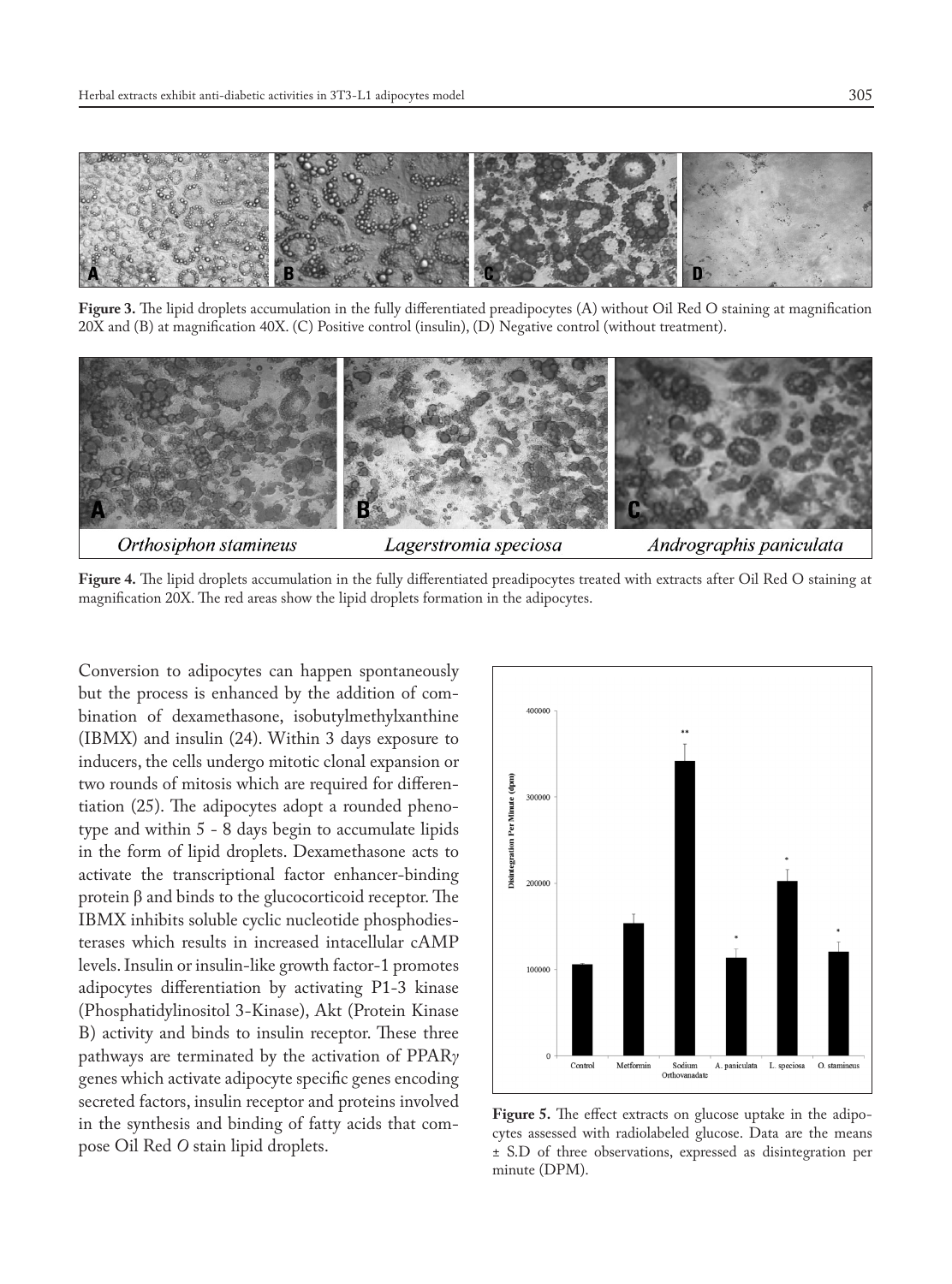| Sample                     | $\mu$ g/ $\mu$ l | A260/<br>$A280$ (nm) | A260/<br>$A230$ (nm) |
|----------------------------|------------------|----------------------|----------------------|
| 1. Differentiated cell     | 1.6              | 1.9                  | 0.9                  |
| 2. Undifferentiated cell   | 1.0              | 2.0                  | 1.2                  |
| 3. Insulin                 | 2.1              | 2.0                  | 1.1                  |
| 4. Andrographis Paniculata | 1.7              | 2.0                  | 2.1                  |
| 5. Lagerstroemia speciosa  | 1.5              | 2.0                  | 1.3                  |

**Table 1**. RNAs Concentrations, Total Yield and Purity.

The quantity of lipid in the adipocytes stained with Oil Red *O* was appeared to be proportional to the level of cell differentiation. It shows that the Oil Red *O* is specifically stains both triglycerides and cholesteryloleate, as reported by Ramirez et al., (26). Thus, high dense colour suggests increased differentiation as well as triglycerides accumulation. Conversely, less colour intensity indicates decreased lipid accumulation and



Figure 6. Real time reverse transcriptase polymerase chain reaction (RT-PCR) analysis of adipogenesis related factor (PPARγ ) mRNAs were quantified using β-Actin as an internal standard. The results are means ± SD of three observations.

inhibition of differentiation. Differentiation is accompanied by an increase of 10 to 50 fold in the specific activities of enzymes which involved in fatty acid and triglycerides synthesis. Usually specific insulin receptors already present in cells before the onset of differentiation but the number is increase to 25 fold during conversion to adipocytes (27).

 In our study, replacing insulin with extracts exhibited an activity in promoting cell differentiation which was indicated by the accumulation of lipid droplets. Statistically, insulin, *A. paniculata* and *O. stamineus* extracts showed significant increase of adipocytes differentiation compared to the control. As mentioned earlier, insulin gave the highest lipid droplets formation followed by *O. stamineus* and *A. paniculata*  extracts (Figg. 3, 4). This effect indicates that insulin acts as an essential regulator of the differentiation of 3T3-Ll adipocytes and accelerates the differentiation process (27-29). *L. speciosa* extract showed a decrease



**Figure 7.** Real time reverse transcriptase polymerase chain reaction (RT-PCR) analysis of glucose-transporter 4 (GLUT4) mRNAs were quantified using β-Actin as an internal standard. The results are means  $\pm$  SD of three observations.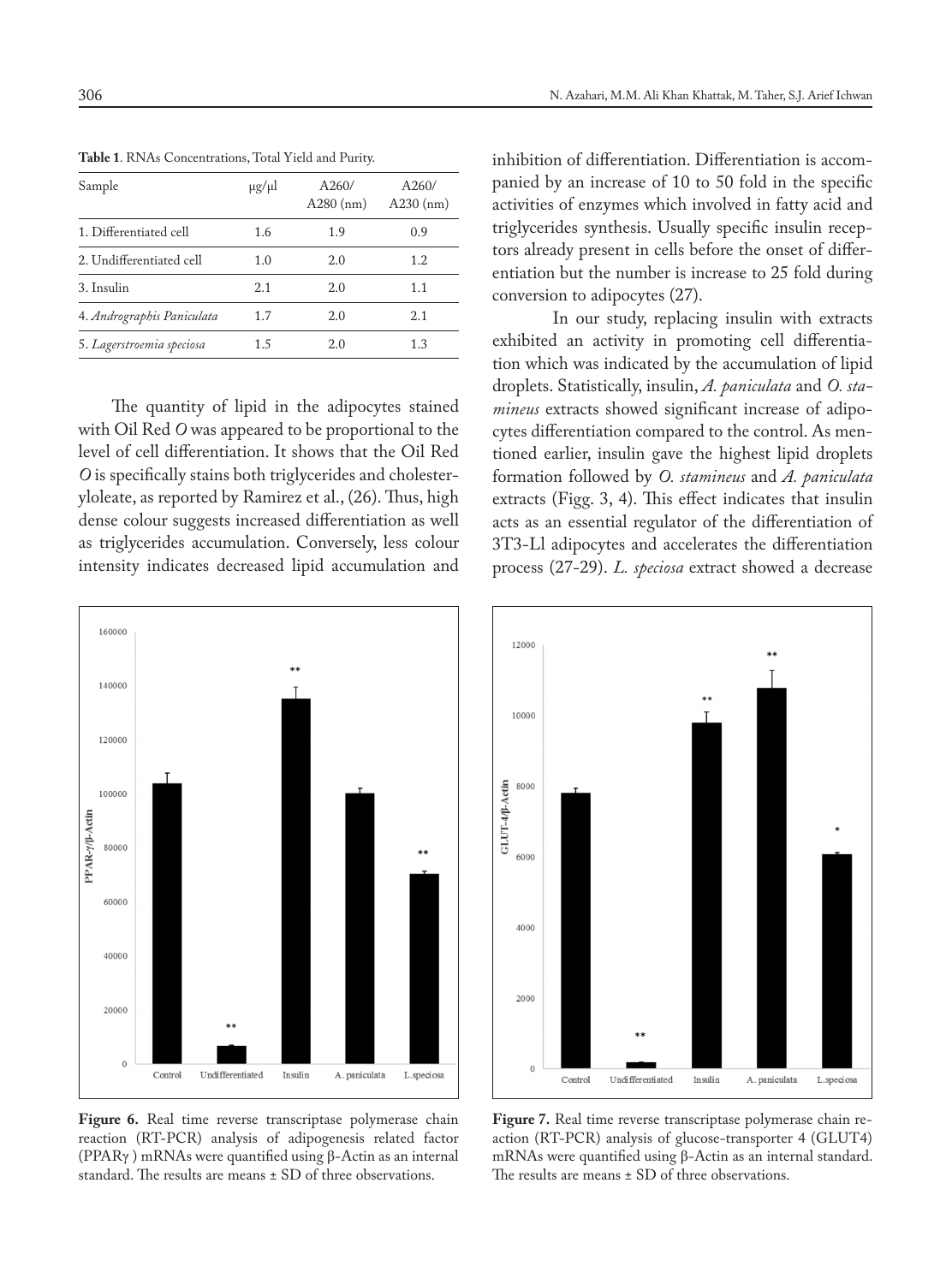**Table 2**. Summary of the results from various activities.

| Activities             | A. paniculata | L. speciosa |      |
|------------------------|---------------|-------------|------|
| 1. Adipogenesis        | ለ∗            |             | ∧**  |
| PPAR <sub>y</sub> mRNA | ለ∗            | ⊥∗∝         | N.T. |
| 2. Glucose uptake      | ↑∗            | ∧∗          | ↑*   |
| Glut4 mRNA             | ∧**           | ∧∗          | N.T  |

↑ *= Increase activity,* ↓ *= Decrease activity, N.T. = Not tested*

in lipid accumulation as compared to control. This finding is consistent with a previous study that shows that *L. speciosa* extract inhibits the adipocyte differentiation activity in adipocytes (30). This might be due to the presence of ellagitannins, an active compound from water extract of *L. speciosa* in inhibiting adipocyte differentiation in 3T3-L1 cells (31). In the undifferentiated cell no differentiation occurs as exhibited by the absorbance and lack of lipid droplets formation. This observation is also consistent with Bernlohr & Simpson, (32).

The observed effects of the extracts on the radiolabeled glucose uptake of *A. paniculata*, *L. speciosa* and *O. stamineus* extracts is also of clinical importance which has been reported elsewhere in 3T3-L1 adipocytes (30). The compound in water extract of *L. speciosa* works as an activator of glucose transport in fat cells (33). Similarly, Cheng and Liu, (34) revealed that *O. stamineus* extract which are rich in phenolic compound namely caffeic acid, has been reported to increase glucose uptake in rats. However, there is lack of studies on adipocytes. Previous study on andrographolide, which is a major active compound in *A. paniculata* extract, has been shown to be involved in an increased basal glucose uptake of adipocytes in dose dependent and time-dependent manner and is further, increased when adipocytes are treated with a combination of extract and insulin compared to insulin (35). In the present study, glucose uptake activity induced by the extracts was compared with metformin and sodium orthovanadate known as insulin mimetic agents. The findings showed that sodium orthovanadate significantly elevated glucose uptake in adipocytes but not metformin. This effect suggests that vanadate induced the recruitment of Glut4 in the plasma similarly to that of insulin (36). Metformin has been shown to increase glucose uptake in human adipocytes in a dose and time dependent manner in a study performed by Grisouard et al., (37). The study reveals that an increases cellular glucose uptake after 24 and 48 hours treatment with metformin but does not increase glucose uptake in 3 hours incubation time. Furthermore, incubation with 0.001 and 0.1 mM metformin also does not potentiate the glucose uptake (37).

The effect of herbal extracts on the aforementioned activities in adipocytes was followed by gene expression analysis by quantitative Real-time Polymerase Chain Reaction (qRT-PCR. In order to avoid bias, there is a need for internal control genes or housekeeping gene (HKG) which does not fluctuate during treatments under normal and patho-physiological conditions (38). The HKGs are expressed in all cells of organism required for the maintenance of basic cellular function (39). In this study, the amount of mRNA extraction from the samples was low and therefore, only β-actin was used as HKG due to its stability. Aanother reason was the fewer numbers of genes to be analized. This was previously reported by Suzuki et al., (40) that almost 90% of the RNA transcription analyses published just use one reference gene. However, some studies suggested to use probably two or three housekeeping genes whose expression has been shown to be unaffected by experimental conditions in order to produce more reliable results in *in vitro* experiments (41). Yet, another study also reports that, if it is only just a few genes to test or a sample set with low diversity such as cell culture, it is not practical to run multiple housekeeping genes (42). After that, the effect of herbs and spices extracts on the expression of *Pparγ*, Glut4, adiponectin and leptin mRNA in 3T3-L1 adipocytes under basal condition, were determined using quantitative real time PCR (qRT-PCR) over the internal control of β*-actin* mRNA.

*Pparγ* plays an important role in adipocytes differentiation, glucose metabolism as well as regulating fatty acid storage. The increase in activity of *Pparγ* mRNA simultaneously increases adipocyte differentiation or adipogenesis. Our results, clearly shows that the expression of *Pparγ* mRNA was significantly (P<0.01) elevated in cells treated with insulin. This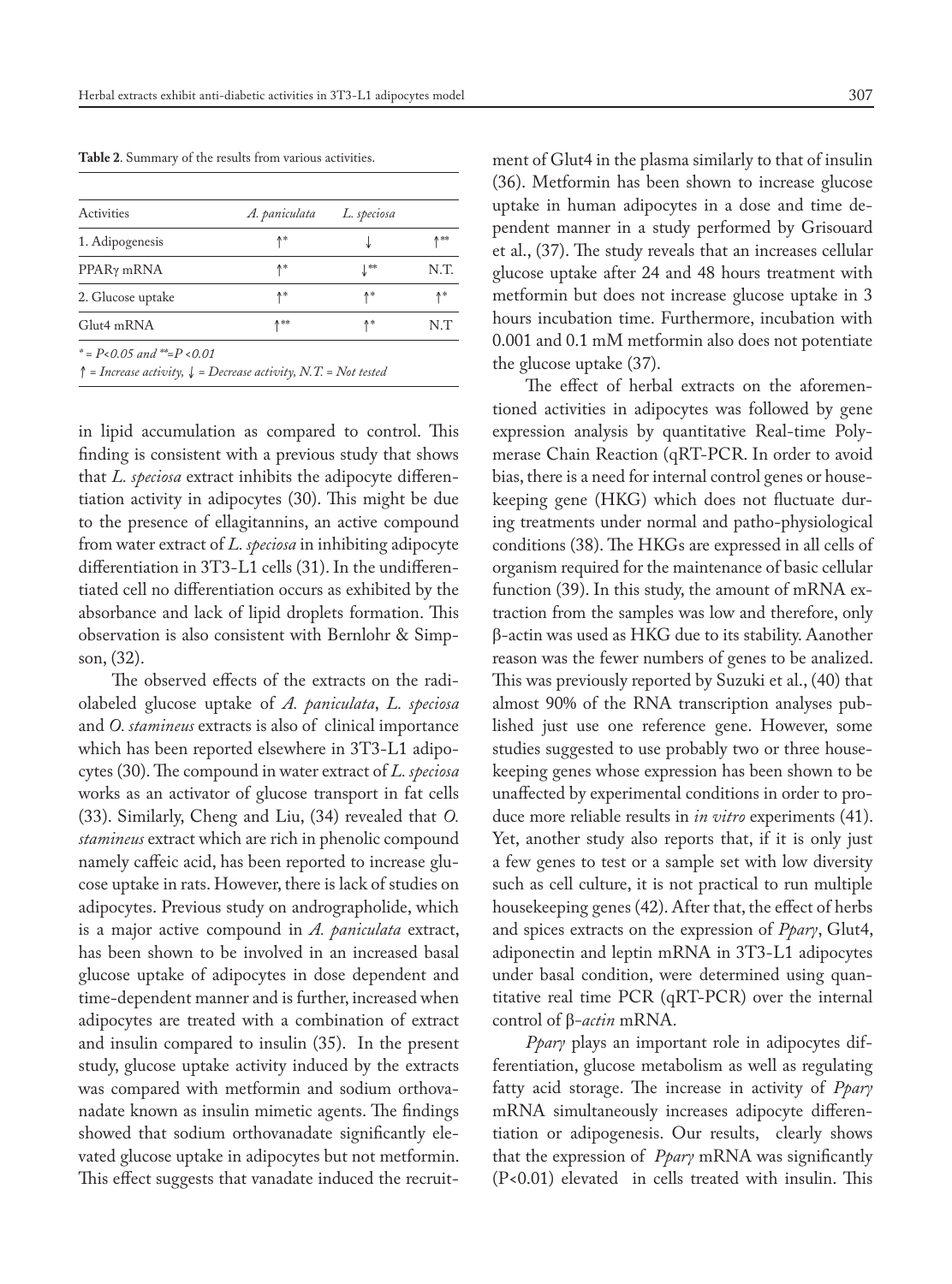finding is consistent with a previous study on isolated adipocytes which revealed that insulin and corticosteroids show a synergistic effect to induce transcriptional level of *Pparγ* mRNA (43). Furthermore, cells treated with *A. paniculata* extract also shows a significant (P<0.01) increase in *Pparγ* transcriptional level compared to the control (Fig. 6). But, this extract received a minimal attention on molecular level. Thus, we are not able to compare our finding with previous study. However, the expression of *Pparγ* mRNA in cells with *L. speciosa* extracts showed significant (P<0.01) reduction when compared to control. However there was no effect on the mRNAs studied for adiponectin and leptin (data not shown). Previous study report that *L. speciosa* does not induce adipocyte differentiation and show reductions of peroxisome *Pparγ* mRNA level in mature cells containing extracts (30).

Another gene studied in this research was insulinstimulated glucose-transporter 4 or (Glut4) mRNA. Herman and Kahn (44) reported that Glut4 recruitment to the cell surfaces of adipose tissue stimulated by insulin, indepedent of transcription or translation. This initiate distinct signalling mechanisms that enhance glucose uptake activity. Consistent with the result in this study, it was shown that the cells treated with insulin significantly increase the expression of *Glut4* mRNA. Another study also demonstrated that insulin induces the translocation of the Glut4 from intracellular membrane compartments to the plasma membrane where the glucose metabolism happen which causes glucose uptake into adipose cells (45). Study by Garvey et al. (46) showed that Glut4 is the only one that responds to insulin by facilitating the transport of glucose into cells and probably this happens in response to insulin action. Extracts of *L. speciosa* and *A. paniculata* showed a significant (P<0.5, P<0.01) increase in transcriptional level of *Glut4* mRNA levels compared to control (Fig. 7). Previous study revealed that tannic acid, a major component of tannins which contain in *L. speciosa* extract induces translocation of Glut4, protein factors involved in the signaling pathway of insulin-mediated glucose transport (47). This study shows similar effect of *L. speciosa* extract of enhanced glucose uptake activity which might be due to increased transcriptional level as well as translocation of Glut4 mRNA. Furthermore, studies of Subramanian et al., (48) and Zhang, (49) report that *A. paniculata* extract stimulate Glut4 translocation in order to increase glucose utilization which is consistent with the finding of this study.

## **Conclusion**

Based on the present study, *A. paniculata* and *O. stamineus* water extracts display insulin-like activity in *in vitro*. These extracts increase the adipocytes differentiation (adipogenesis) with concurrent increase in the expression of *Pparγ* mRNA (which is a key regulator in adipocytes differentiation). This study also suggested that *A. paniculata*, *L. speciosa* and *O. stamineus*  extracts increase glucose uptake activity which happens through the enhanced Glut4 transcription. The present study suggests that the extracts of *A. paniculata* and *O. stamineus* possess insulin-mimicking effects*.* 

#### **Acknowledgements**

This study was supported by Research Management Centre, International Islamic University Malaysia (IIUM) Grant number EDW B0906-316. The authors would like to thankfully acknowledge the Research Management Centre, International Islamic University Malaysia (IIUM), Kuala Lumpur 5072- Malaysia, for the financial assistance.

#### **Conflict of interest**

With this submission I also undertake and declare that the contribution of the authors as mentioned in the authorship of this research paper has directly participated in the planning, execution, or analysis of this study. All authors of this paper have read and approved the final version submitted. The authors involved in this research project declare and agreed to publish this article in the present sequence of authorship. Furthermore, there is competing interest among the authors and the fund provider of this research project.

### **References**

- 1. World Health Organization. WHO traditional medicine strategy 2002-2005: World Health Organization Geneva. 2002.
- 2. Wild SH, Roglic G, Green A, Sicree R, King H. Global Prevalence of Diabetes: Estimates for the Year 2000 and Projections for 2030 Response to Rathman and Giani. Diabetes care 2004; 27:2569-2569.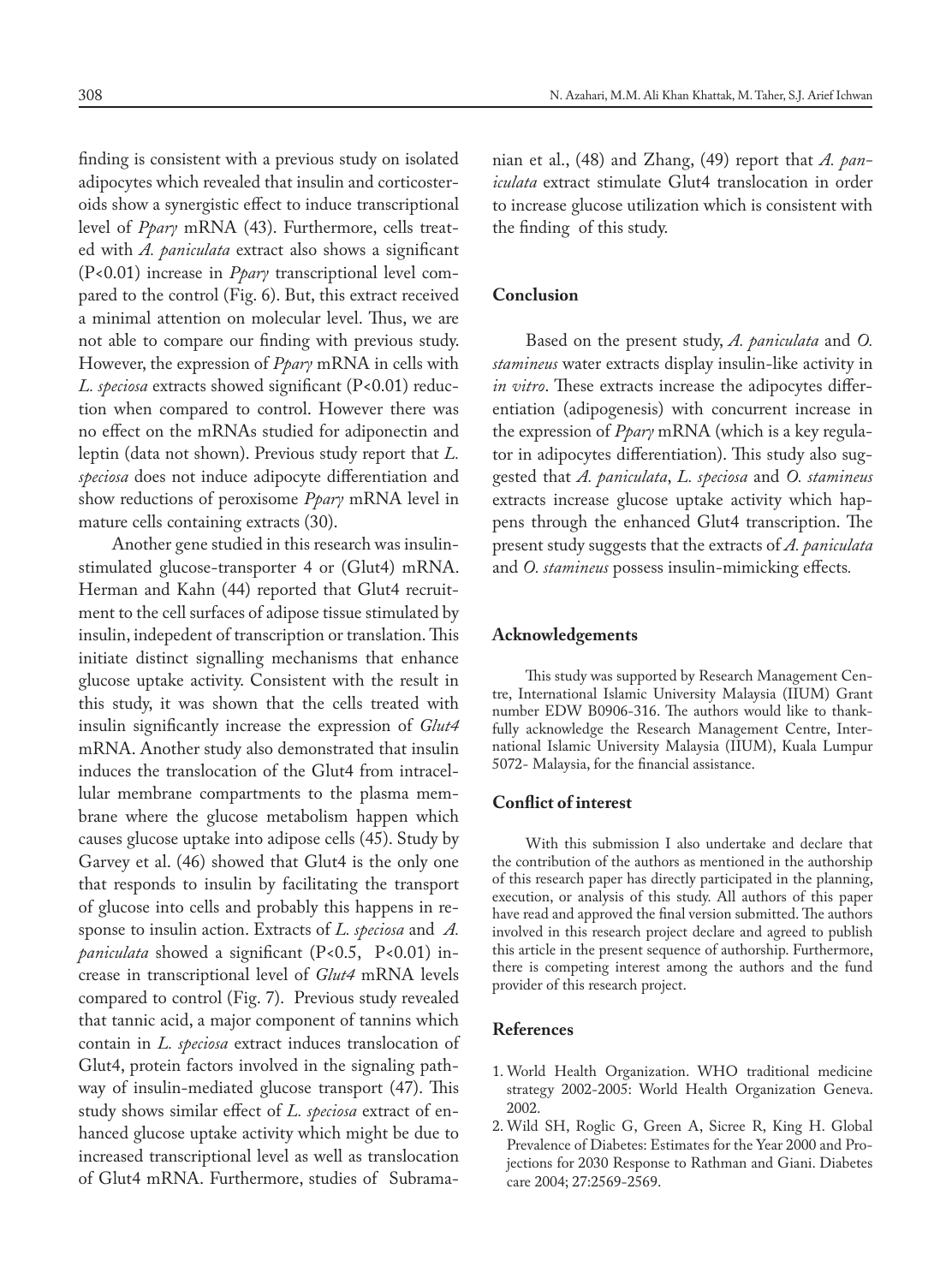- 3. Bailey CJ, Day C. Traditional plant medicines as treatments for diabetes. Diabetes care 1989;12:553-564.
- 4. Aronson JK (ed). Meyler's side effects of herbal medicines, Boston, MA, Elsevier 2008.
- 5. Haq I. Safety of medicinal plants. Pakistan Journal Med. Res 2004; 43:203-210.
- 6. Chauhan A, Sharma P, Srivastava P, Kumar N, Duehe R. Plants having potential antidiabetic activity: a review. Der Pharm Lett 2010; 2: 369-387.
- 7. Dey L, Attele, AS, Yuan CS. Alternative therapies for type 2 diabetes. In: Yuan CS, Bieber EJ (eds.) Textbook of complementary and alternative medicine, CRC Press, 2003.
- 8. Marles R, Farnsworth N. Antidiabetic plants and their active constituents. Phytomedicine, 1995; 2:137-189.
- 9. Gupta R, Gabrielsen B, Ferguson SM. Nature's medicines: Ttraditional knowledge and intellectual property management. Case studies from the National Institutes of Health (NIH), USA. Current drug discovery technologies 2005; 2, 203-219.
- 10. Kesari AN, Gupta RK, Singh SK, Diwakar S, Watal G. Hypoglycemic and antihyperglycemic activity of Aegle marmelos seed extract in normal and diabetic rats. Journal of Ethnopharmacology 2006; 107:374-379.
- 11. Herrera-Arellano A, Aguilar-Santamaria, L, Garcia-Hernandez B, Nicasio-Torres P, Tortoriello J. Clinical trial of Cecropia obtusifolia and Marrubium vulgare leaf extracts on blood glucose and serum lipids in type 2 diabetics. Phytomedicine 2004;11:561-566.
- 12. Jaouhari J, Lazrek H, Seddik A, Jana M. Hypoglycaemic response to Zygophyllum gaetulum extracts in patients with non-insulin-dependent diabetes mellitus. Journal of Ethnopharmacology 1999; 64:211-217.
- 13. Jayawardena M, de Alwis N, Hettigoda V, Fernando D. A double blind randomised placebo controlled cross over study of a herbal preparation containing Salacia reticulate in the treatment of type 2 diabetes. Journal of Ethnopharmacology 2005; 97:215-218.
- 14. Mosmann T. Rapid colorimetric assay for cellular growth and survival: application to proliferation and cytotoxicity assays. Journal of Immunological Methods 1983; 65: 55- 63
- 15. Taher M. Isolation and in vitro antidiabetic properties of a proanthocyanidin from Cinnamomum zeylanicum. Ph.D. Thesis, Universiti Teknologi Malaysia 2005.
- 16. Roffey B, Atwal A, Kubow S. Cinnamon water extracts increase glucose uptake but inhibit adiponectin secretion in 3T3-L1 adipose cells. Molecular nutrition & food research 2006; 50:739-745.
- 17. Oubre A, Carlson T, King S, Reaven G. From plant to patient: an ethnomedical approach to the identification of new drugs for the treatment of NIDDM. Diabetologia 1997; 40:614-617.
- 18. Palit P, Furman B, Gray A. Novel Weight-Reducing Activity of Galega officinalis in Mice. Journal of Pharmacy and Pharmacology 1999; 51: 1313-1319.
- 19. Ross IA. Medicinal plants of the world: Chemical constitu-

ents, traditional and modern medicinal uses. A product of Humana Press Inc. 2005; 3.

- 20. Sylvester PW. Optimization of the tetrazolium dye (MTT) colorimetric assay for cellular growth and viability. Methods in Molecular Biology 2011; 716:157-168.
- 21. Popovich DG, Li L, Zhang W. Bitter melon (Momordica charantia) triterpenoid extract reduces preadipocyte viability, lipid accumulation and adiponectin expression in 3T3- L1 cells. Food and Chemical Toxicology 2010); 48:1619- 1626.
- 22. Manchester K. Use of UV methods for measurement of protein and nucleic acid concentrations. Biotechniques 1996; 20, 968-970.
- 23. Lefterova MI, Lazar MA. New developments in adipogenesis. Trends in Endocrinology & Metabolism 2009; 20: 107-114.
- 24. Rosen OM, Smith CJ, Fung C, Rubin C. Development of hormone receptors and hormone responsiveness in vitro. Effect of prolonged insulin treatment on hexose uptake in 3T3-L1 adipocytes. Journal of Biological Chemistry 1978; 253:7579-7583.
- 25. Tang QQ, Otto TC, Lane MD. Mitotic clonal expansion: a synchronous process required for adipogenesis. Proceedings of the National Academy of Science 2003; 100: 44-49.
- 26. Ramirez-Zacarias J, Castro-Munozledo F, Kuri-Harcuch W. Quantitation of adipose conversion and triglycerides by staining intracytoplasmic lipids with Oil red O. Histochemistry and Cell Biology 1992; 97: 493-497.
- 27. Smith PJ, Wise L, Berkowitz R, Wan C, Rubin C. Insulinlike growth factor-I is an essential regulator of the differentiation of 3T3-L1 adipocytes. Journal of Biological Chemistry 1988; 263: 9402-9408.
- 28. Kletzien RF, Clarke SD, Ulrich RG. Enhancement of adipocyte differentiation by an insulin-sensitizing agent. Molecular pharmacology 1992; 41:393-398.
- 29. Guller S, Corin RE, Mynarcik DC, London BM, Sonenberg M. Role of insulin in growth hormone-stimulated 3T3 cell adipogenesis. Endocrinology 1988; 122: 2084-2089.
- 30. Liu F, Kim J, Li Y, Liu X, Li J, Chen X. An extract of Lagerstroemia speciosa L. has insulin-like glucose uptakestimulatory and adipocyte differentiation-inhibitory activities in 3T3-L1 cells. The Journal of Nutrition 2001; 131:2242-2247.
- 31. Bai N, He K, Roller M, Zheng B, Chen X, Shao Z. Active compounds from Lagerstroemia speciosa, insulin-like glucose uptake-stimulatory/inhibitory and adipocyte differentiation-inhibitory activities in 3T3-L1 cells. Journal of Agricultural and Food Chemistry 2008; 56:11668-11674.
- 32. Bernlohr DA, Simpson MA Adipose tissue and lipid metabolism. New Comprehensive Biochemistry 1996; 31: 257-281.
- 33. Hayashi T, Maruyama H, Kasai R, Hattori K, Takasuga S, Hazeki O. Ellagitannins from Lagerstroemia speciosa as activators of glucose transport in fat cells. Planta Medica 2002; 68: 173-175.
- 34. Cheng JT, Liu IM. Stimulatory effect of caffeic acid on a